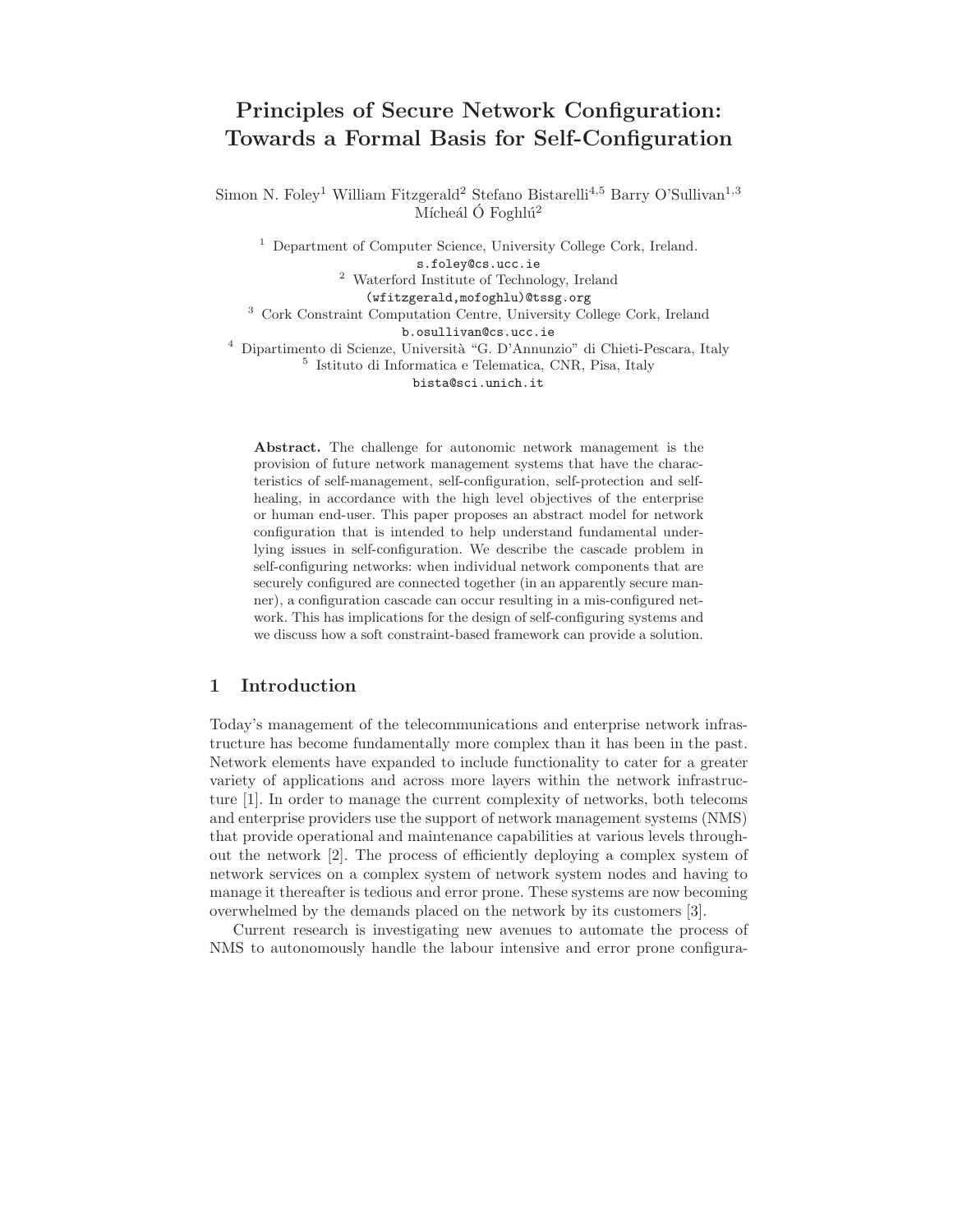tions. Autonomic computing is one such area that attempts to address the challenges posed on current network management systems. The term Autonomic Computing was coined by IBM in 2001 and it is motivated by how the human nervous system can react to its environment. The autonomic human nervous system frees the conscious mind from the burden of having to deal with vital but lower-level functions. Similarly, autonomic computing is intended to free system administrators from complex management and operational tasks [4, 5]. This area revolves around self-management, self-configuration, self-protection and self-healing in accordance with the high level objectives of the enterprise or human end-user [6]. The characteristic of self-(re)configuration plays a large part in ensuring that network devices and its hosted services are configured correctly and, more importantly, in a secure manner.

The contribution of this paper is an abstract model that defines objectives that a self-configuring network entity should uphold. A valid configuration is defined in terms of the quality of the configuration of the underlying components. Using this model we demonstrate a configuration cascade problem, whereby the quality of the security of overall configuration is not just based on the quality of the individual components, but also on how they interoperate. This has practical implications for the design of self-configuring systems. In this paper we are primarily concerned with exploring underlying principles for self-configuration; how these issues relate to the implementation of network management architectures [7–12] is beyond the scope of this paper.

The paper is organized as follows. Section 2 outlines an architecture for autonomic network nodes. In Section 3, a formal model is proposed that is intended to characterise the configuration objectives for these nodes. Section 4 describes a metric that is used to specify how effective a node configuration is at achieving its objectives. Using this metric, Section 5 demonstrates that achieving a valid configuration is more difficult than simply ensuring the validity of the configuration of individual components and their immediate connections.

# 2 Network Node Configuration

Figure 1 depicts the basic structure of a node. A node has an ability to perform certain tasks. For example, a router might have the ability to host multiple types of router specific services/protocols to govern its network segment depending on its role within the network at a given moment in time. Nodes assign contracts to the services that it hosts. Each node is capable of hosting different types of services but under the self-managed constraints of the node.

Contracts are advertised to the network about a node's ability to offer a particular type of service hosting. A node can migrate or clone, for redundancy reasons, a service to the advertising node based on the contract requirement meeting the needs of the service. Similarly, a node can also advertise to the network the need to off-load certain services and can do so by advertising a service contract in which each node available to host services can decide if it can provide for the service requirements based on its individual policy.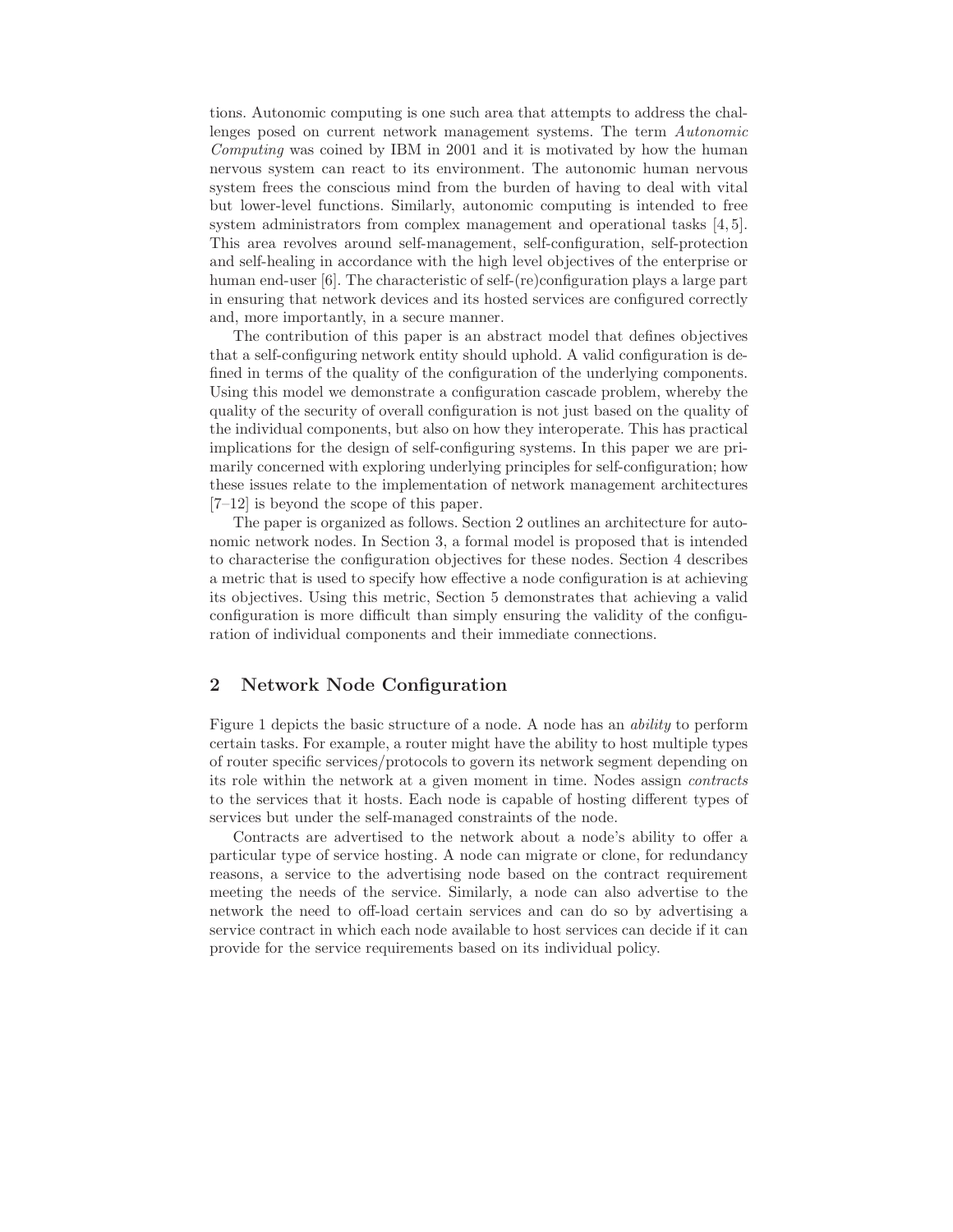

Fig. 1. Architecture of a Network Node

# 3 A Model of Configuration

A network configuration is defined in terms of a graph of interconnected nodes that host various application-level services. Let Node define the set of all possible systems, routers, and so forth that comprise a network. Each node is configured to provide a variety of resources to the services that it hosts. In addition to storage resources such as access to file-systems and databases, hosts may also be configured to offer the use of system-level services/applications, for example, IPv6, SOCKs authentication, SNMP, FTP, and so forth. These are characterised as the attributes of a node. Informally, attributes represent anything that a node can offer and/or do.

Let *Attribute* represent the set of all possible attributes of nodes. We use s-expressions [13] to define attributes. This is a Lisp-like notation for naming entity characteristics. Examples of attributes described as s-expressions include:

```
(file "/tmp/foo.bar" ("read" "write"))
(port (1024 1025) ("connect" "listen"))
(app "SSH") (app "Kerberos") (app "POP") (proto "IPv6")
(diskquota "diskA" "100M")
(cpuquota "slice1" "10-MFLOPS") (cpuquota "slice2" "15-MFLOPS")
```
At its most basic level of interpretation, an attribute is not unlike a capability or permission: holding the permission permits a service to access the object in the prescribed way. This interpretation is extended to include anything that a node might make available to services that it hosts, e.g. a disk quota of 100MBytes, or a real-time system that offers a service a 10MFLOPS time-slice.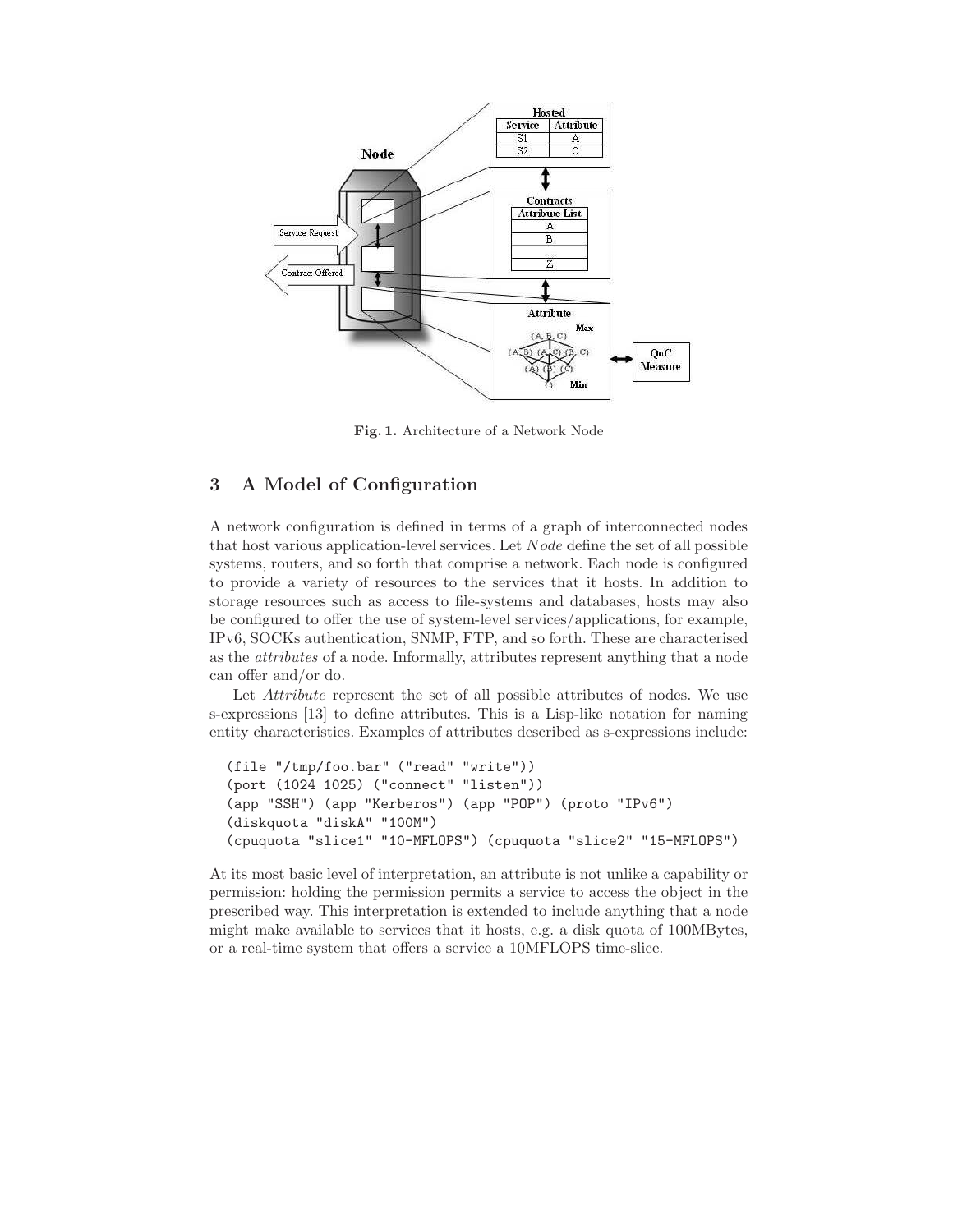We assume that the set of attributes forms a partial order under  $\leq$ . Given  $a, b$ : Attributes, then  $a \leq b$  is interpreted to mean than the attribute b implies a, that is, if a node offers b, then it implicitly offers a, and similarly, if a service holds attribute  $b$  then it also holds attribute  $a$ . For example, we would expect the following to hold:

# $(\mathtt{file"}/\mathtt{tmp}/\mathtt{foo}.\mathtt{bar"}(\mathtt{"read"})) \leq (\mathtt{file"}/\mathtt{tmp}/\mathtt{foo}.\mathtt{bar"}(\mathtt{"read" "write"))$

We further assume that this partial order defines a lattice  $(Attributes, \leq$ , ⊔, ⊓, ⊥, ⊤), with lowest upper bound operator ⊔, greatest lower bound operator ⊓ and unique lowest and unique highest attributes ⊥ and ⊤, respectively. In principle, this is not an unreasonable assumption, as in the worst-case, a powerset lattice (with ordering defined by subset and lowest upper bound defined by union) of s-expressions can be used to represent the set of attributes. In this way, the lowest upper bound provides a meaning for the combinations of attributes. Figure 2 gives an example of a powerset lattice of attributes.



Fig. 2. Sample Powerset Lattice of Attributes

Services. Let Service represent the set of all possible services that are to be hosted on network nodes. A dependency relation is defined for services

#### $depends: Service \leftrightarrow Service$

whereby  $depends(s_1, s_2)$  means that service  $s_1$  uses service  $s_2$ .

In order to operate properly, a service requires a minimum collection of attributes to be available on its hosting node. We define

# $minSvcAttribute : Service \rightarrowAttribute$

whereby, given service s, then  $minSvcAttrib(s)$  defines the minimum attribute required by s. For the sake of simple exposition, we assume that if a service requires attributes  $a, b, c, \ldots$ , then its minimum requirement is defined by the join of these attributes, that is,  $(a \sqcup b \sqcup c \sqcup ...)$ . For example, based on the attribute lattice in Figure 2, a service s that provides ssh'ified email has requirements  $minSvcAttrib(s) = (app("pop" "ssh"))$ .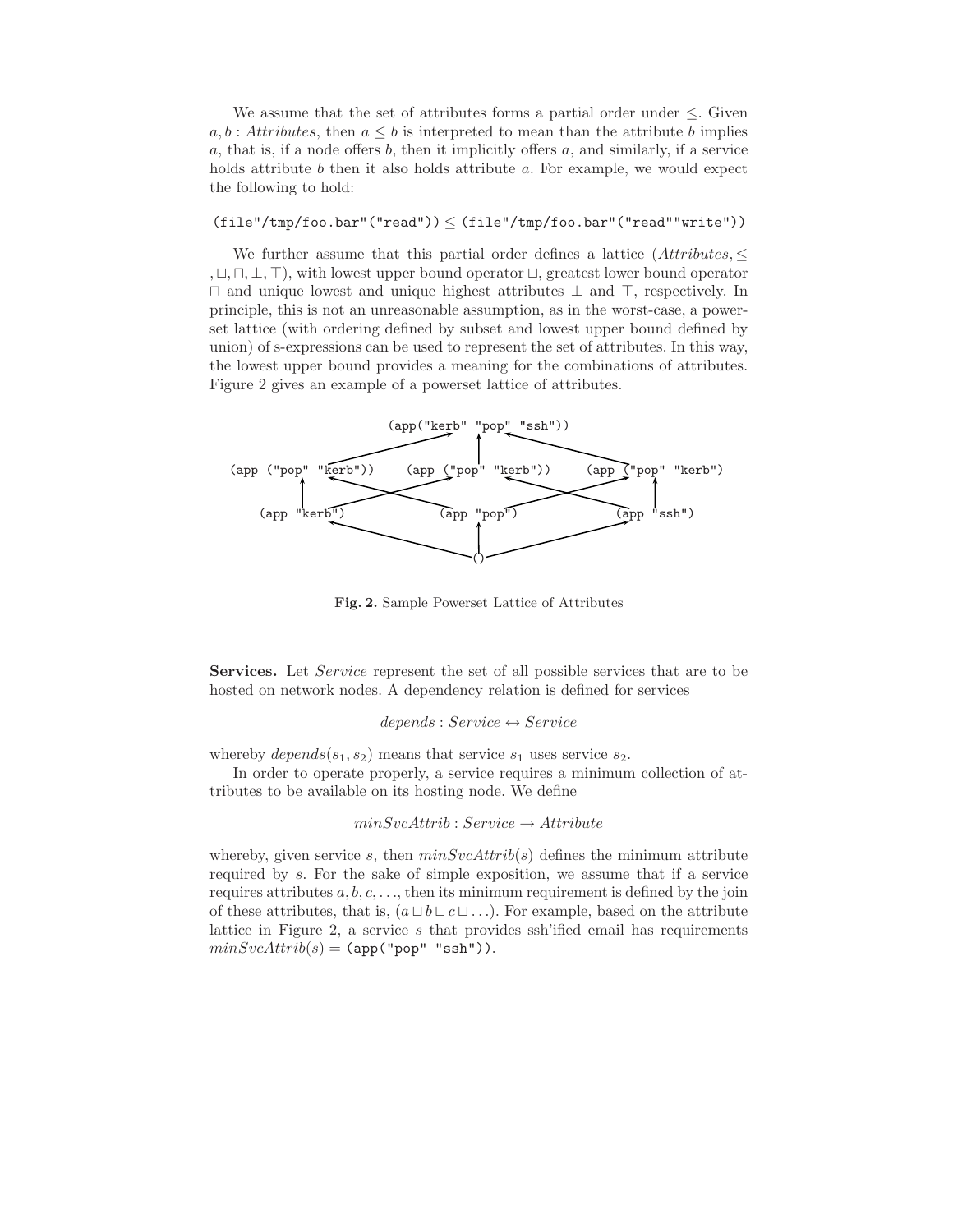Nodes. Nodes are configured to host services. This is specified as:

$$
hosts: Node \rightarrow (Service \rightarrow Attribute)
$$

whereby, the services that a node n hosts is specified by  $hosts(n)$  and this defines a function that maps these services to their assigned attributes. For example,  $hosts(n)(s)$  defines the attribute that is provided by the node n to the service s that it hosts. We require that the attributes offered by a node are sufficient for the service, that is, for all nodes n and services  $s \in \text{dom}(hosts(n)),$ 

$$
minSvcAttrib(s) \leq hosts(n)(s)
$$

The function from Service to Attribute is a partial injection: the domain of  $hosts(n)$  defines the services hosted and no two hosted services share the same attribute. If two different services require similar node attributes, then we assume that the corresponding attribute s-expressions contain sufficient information to distinguish the attribute as offered to different services. For example, node n allows service s to listen on port 1024 over IPv6 using a 10/100 Ethernet card.

```
hosts(n)(s)=(svc s (port 1024 "listen")(proto "IPv6") (hw "eth 10/100"))
```
In this way, these attributes may be thought of as node *contracts* that have been assigned by the node to the services that it hosts.

A node is limited by the resources, system-level applications, and so forth, that it can potentially offer to any services that it hosts. We define

$$
maxAttribute : Node \rightarrowAttribute
$$

whereby,  $maxAttrib(n)$  is the maximum attribute that node n can offer. This sets an upper bound on the contract/attributes defined by hosts. For any node n we require that the combined contracts assigned as  $hosts(n)$  do not exceed  $maxAttrib(n)$ , that is,

$$
\Box \{s : Service | s \in \text{dom}(hosts(n)) \bullet hosts(n)(s) \} \leq maxAttrib(n)
$$

Note that we use a Z-like notation (such as the set specification in comprehension above) to specify requirements. Recall that the function defined by  $hosts(n)$  is an injection and, therefore, the join (⊔) of the set of attributes assigned, can be used to effectively represent a summation of the contracts issued.

For symmetry, we also define the minimum attributes hosted by a node.

$$
minAttribute:Node \rightarrowAttribute
$$

whereby,  $minAttrib(n)$  is the minimum attribute that node n is willing to offer. For example, a multiprocessor cluster might only offer contacts to services with high computational or resource requirements; a node with an SSL hardware accelerator may only be willing to host services that need to use SSL. Thus, we require the following to hold.

 $minAttrib(n) \leq \Box\{s : Service|s \in dom(hosts(n)) \bullet hosts(n)(s)\}\$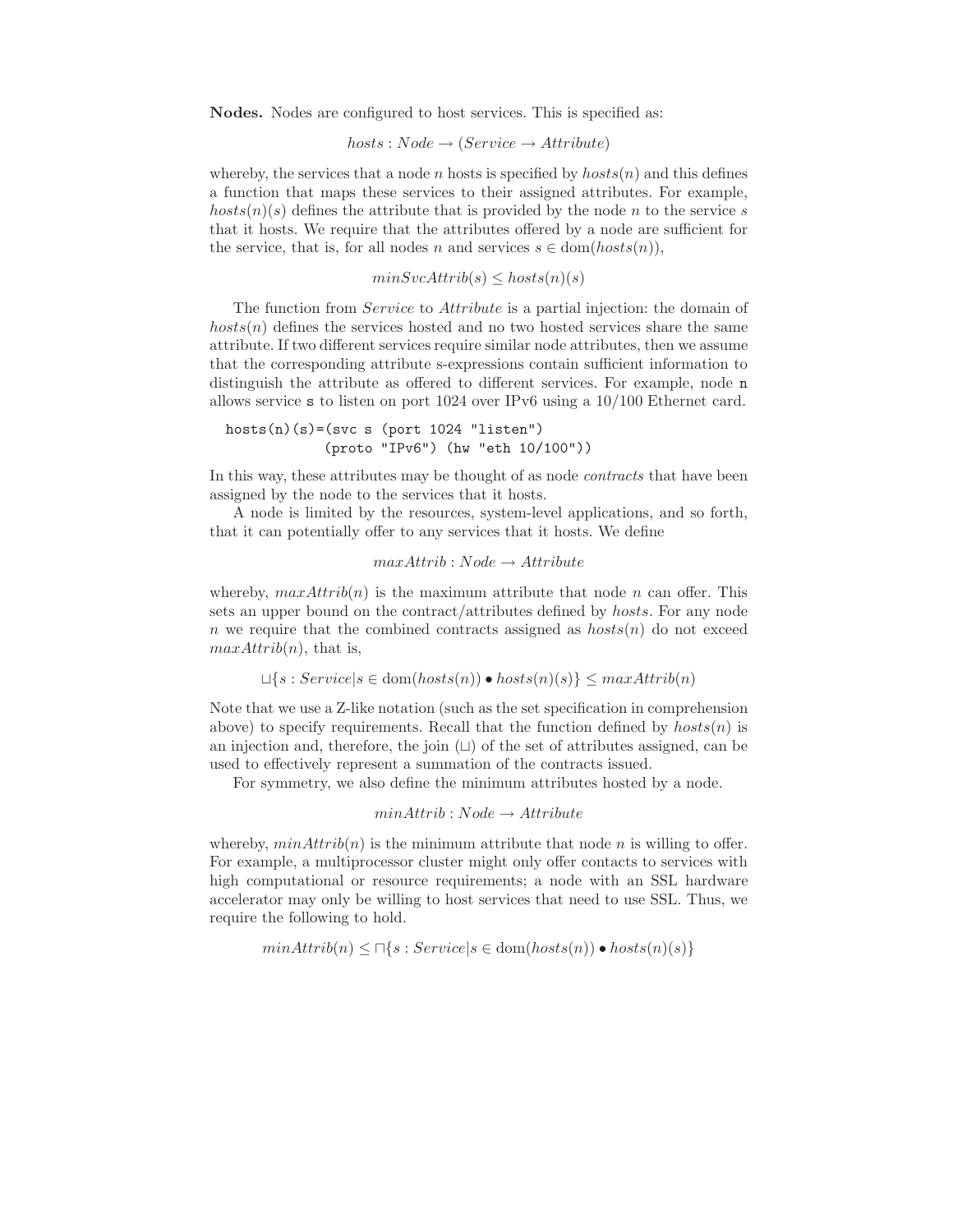If a node is not concerned with enforcing a minimum contract then we define  $minAttrib(n) = \perp.$ 

Example 1 Table 1 provides sample attribute bindings for nodes based on the attribute lattice defined in Figure 2. Node Alice runs sendmail and is configured

|                                                                                                            | Alice | Bob         |  |  | Clare        |  |  |
|------------------------------------------------------------------------------------------------------------|-------|-------------|--|--|--------------|--|--|
| minAttrib(n)                                                                                               |       | (app "pop") |  |  | (app "kerb") |  |  |
| $\left \maxAttribute(n)\right $ (app "pop") $\left \text{(app ("pop" "kerb"))\right $ (app ("kerb" "ssh")) |       |             |  |  |              |  |  |

Table 1. Sample Node attribute bindings

to offer, at most, only POP to its hosted services. The minimum attribute offered by Alice is ()  $(\perp)$  and, therefore, she is also willing to host services that do not need access to any of these resources. Node Bob is intended as a dedicated mail node and, therefore, is only willing to host services that intend to use POP (with or without the use of Kerberos). Finally, Clare is a host that supports kerberized services that may also require strong authentication services (SSH) for incoming requests that are non-kerberized.  $\triangle$ 

A network configuration is a collection of interoperating nodes that host various services. For the purposes of this paper we consider interoperation simply in terms of links between nodes. We define

 $link: (Node \times Attribute) \leftrightarrow (Node \times Attribute)$ 

whereby,  $link((n1, a1), (n2, a2))$  means that there is a bi-directional link connecting node  $n1$  and node  $n2$ , that allows a service (on  $n1$ ) assigned attribute a1 to interoperate with a service (on  $n/2$ ) that is assigned attribute a2. We assume that  $minAttrib(n1) \le a1 \le maxAttrib(n1)$  and  $minAttrib(n2) \le a2 \le$  $maxAttrib(n2)$ . For example, we could have a link from (Clare, (app kerb)) to (Bob, (app (pop kerb))), reflecting support for a Kerberos-based single signon for services between Clare and Bob.

We define,  $link^+$  as the transitive closure of link and it represents all the (assumed traversable) possible paths in the network configuration. Whatever the network configuration may be, we require that services that depend on each other are accessible to each other, that is, for all nodes  $n_1$  and  $n_2$ , and services  $s1 \in \text{dom}(hosts(n1))$  the and  $s2 \in \text{dom}(hosts(n2))$  then the following holds.

 $depends(s1, s2) \Rightarrow link^+([n1, hosts(n1)(s1)], [n2, hosts(n2)(s2)])$ 

This is a simple interpretation of interoperation that assumes that the existence of a path between nodes implies reachability; it is adequate for our current purposes. Future research will extend the model to consider how the attributes available to hosts may influence reachability along these paths.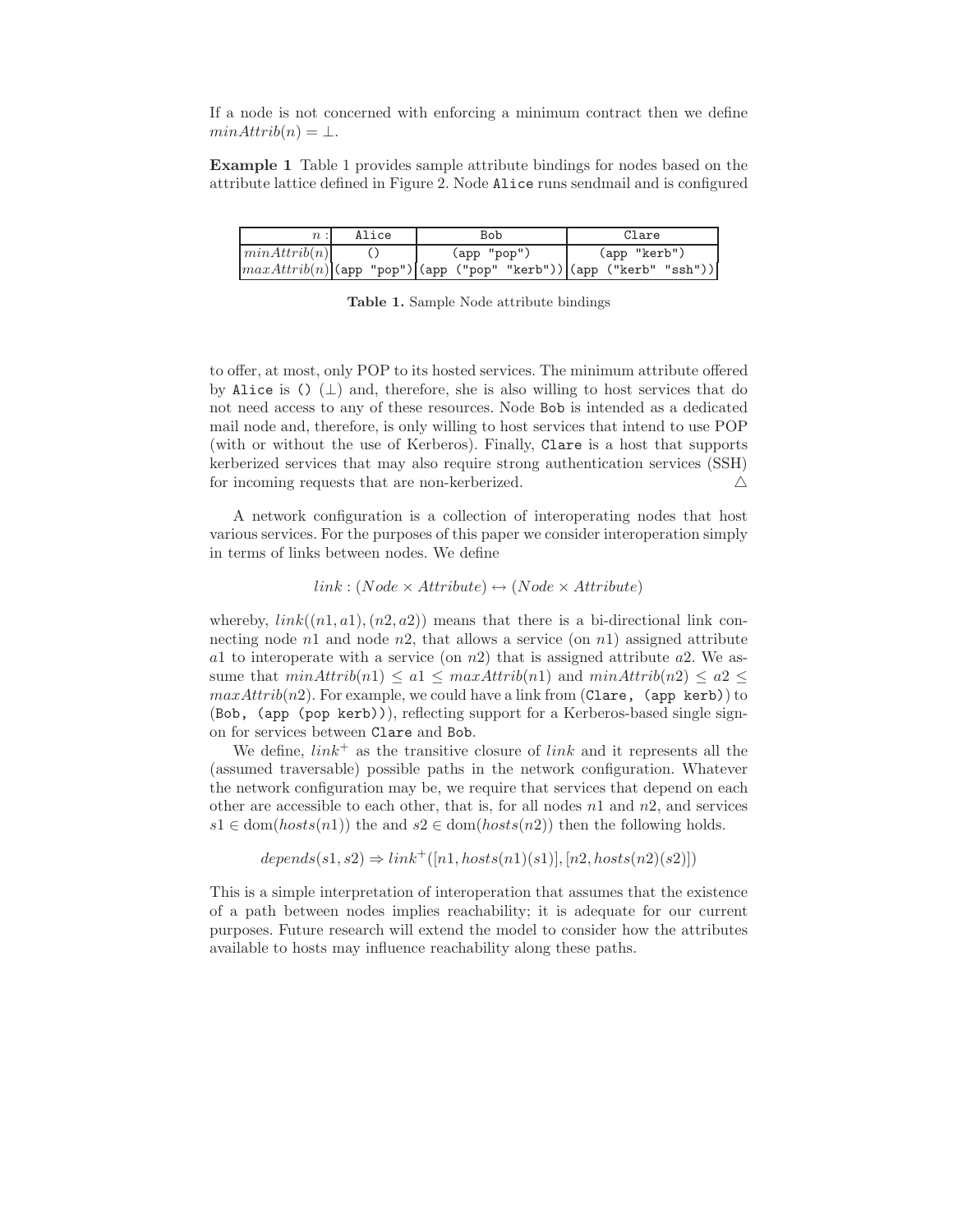# 4 Quality of Configuration

Different systems can achieve varying degrees of 'quality' in their configurations. For example, a Security Enhanced (SE) Linux system that is configured to support different service proxies in separate protection domains could be considered to be a 'better quality' configuration than a standard Windows operating system-based workstation hosting similar services.

Quality. Let Quality define a set of quality measures that are partially ordered according to  $\leq$ . For example, security evaluation criteria use *assurance levels* to provide comparisons of 'quality' between different systems; the Common Criteria [14] uses evaluation levels  $E1 < E2 < \cdots < E6$  to compare different levels of assurance. In this case, the intention is that one can have more confidence in a system with a higher assurance level to enforce its security requirement.

We argue that the *Quality* measure can be used to represent other measures of interest. For example,  $l \circ \langle med \rangle$  hi might represent levels of quality of service that are achievable by a node. Quality can be regarded as addressing the risk of failure: a high risk of failure requires a high quality configuration, while a low quality configuration is sufficient if there is low risk of failure. We define,

 $rating: Node \rightarrow Quality$ 

where,  $rating(n)$  gives the quality rating of a node n. In this paper we do not prescribe how a quality evaluation of a node might be done, rather, once a measure is available then we are interested in ensuring that its use is consistent and traceable within a configuration.

Quality of Configuration Policy. A quality of configuration policy is defined in terms of the attributes that nodes offer. A firewall node that provides protection domains for mail and news proxies should have high quality: we want to be sure that a failure of one proxy cannot interfere with the other on the system. A switch that routes ADSL and/or Gigabit network traffic should have high quality in its design and configuration: we want to be sure that it will not flood the ADSL side, while ensuring proper speeds for Gigabit-only traffic. In these cases, quality depends on the attributes that the node can offer to the services that it hosts. We define the quality of configuration policy in terms of

```
minQual: Attribute \times Attribute \rightarrow Quality
```
where,  $minQual(a, b)$  is the minimum acceptable quality of configuration for a node that offers contracts that range from minimum  $a$  to maximum  $b$ .

Example 2 Consider the attributes defined by the lattice in Figure 2, and security Quality ordering  $l \circ \leq m e d \leq h i$ . Suppose that a node is to host services that require attributes ranging from a minimum of  $\perp$  to a maximum of (app) "pop" "kerb" "ssh"). POP services can be relatively easily compromised via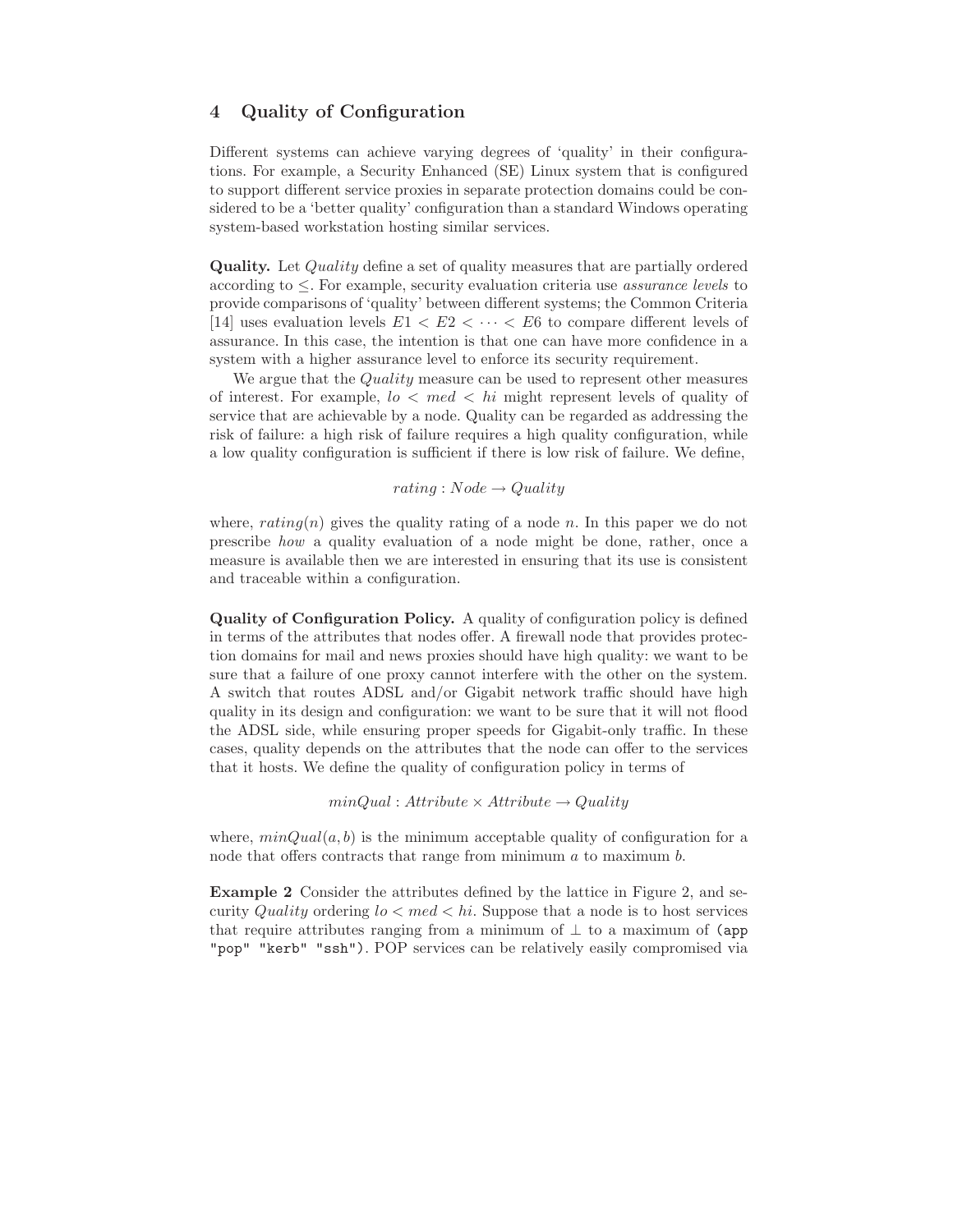password sniffing. Therefore, we need confidence that if the POP service is compromised then it will be difficult for the attacker to, in turn, compromise the system and obtain, for example, copies of the locally stored Kerberos session keys. In practice this could be achieved using a system that provides protection domains that can sandbox/constrain a service to just the attributes that it requires. In this case, we define

```
minQual(), (ap' "pop" "kerb" "ssh")) = hi
```
This means that a system that is configured to offer this range of attributes must have a high quality configuration.

We conjecture that nodes providing high quality configuration will be expensive, and therefore, if possible, it is preferable to configure networks from multiple cheaper and lower quality components. One TCB-subset-style strategy is to use nodes that offer only limited capability and may, therefore, be of lower quality. For example, there is lower risk associated with a node thats offers only a POP capability; similarly, there is lower risk associated with a node that offers only SSH. In general, there is a lower risk when nodes/systems are deployed to offer a smaller number of service attributes than when large combinations of attributes are possible. Therefore, we define,  $minQual()$ ,  $(\text{app "kerb")}) = lo$ , and so forth.

A node that hosts services requiring only pairs of these attributes is defined to require medium quality configuration; for example,

> $minQual((app "pop")$ ,  $(app ("pop" "kerb")) = med$  $minQual(\text{app "kerb"),(\text{app ("kerb" "ssh")) = med$

It follows, that if  $rating(\texttt{Alice}) = low$  and  $rating(\texttt{Bob}) = rating(\texttt{Clare}) = med$ , then the nodes meet the quality of configuration requirement.  $\Delta$ 

Example 3 Network nodes are configured with support for ADSL, 10/100 Ethernet and 100/1000 Gigabit Ethernet. We define a simple ordering over these attributes as follows:

(hw "ADSL") < (hw "eth 10/100") < (hw "eth 100/1000)

The node/switch Eric is configured to route ADSL and 10/100 traffic and, therefore, the attributes that it offers to a service are constrained as follows.

> $minAttrib(Eric) = (hw "ADSL")$  $maxAttribute(\text{Eric}) = (hw ("ADSL" "eth 10/100"))$

The node George is configured to route only 10/100 and 100/1000 traffic:

```
minAttrib(George) = (hw "eth 10/100")maxAttrib(George) = (hw ("eth 10/100" "eth 100/1000"))
```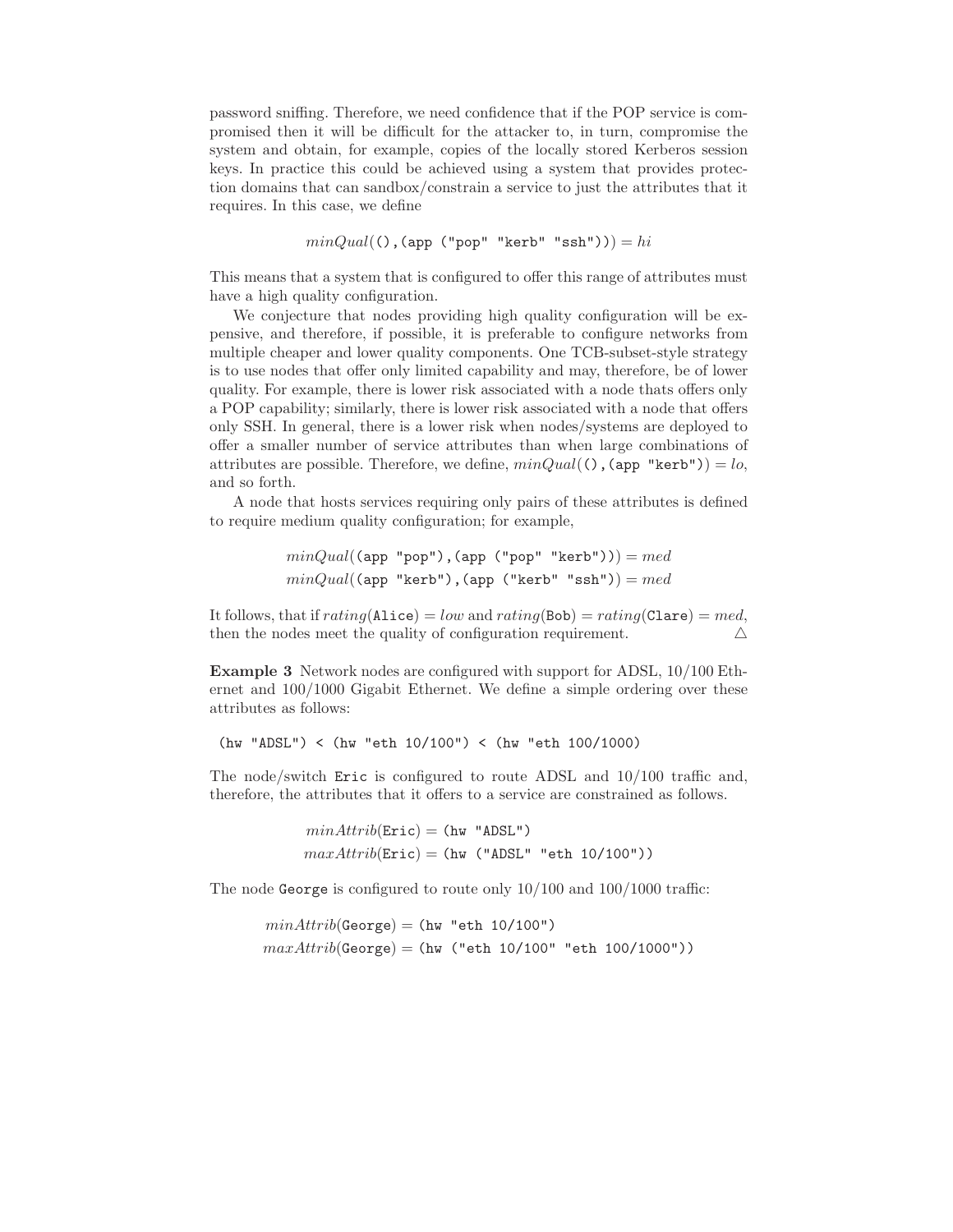A switch configured to route both ADSL and 10/100 traffic A quality switch attempts to avoid flooding the ADSL connections and slowing the 10/100 connections, while a low-quality switch cannot ensure this. Using the same quality ordering as the previous example, we define

 $minQual((hw "ADSL")$ ,  $hw (MBSL" "eth 10/100")) = med$  $minQual(\text{hw "eth 10/100"), (hw ("10/100" "eth 100/1000")) = med$ 

If a switch routes only single-speed traffic, then it need not have high quality, as flooding, etc., is not an issue, We define,  $minQual($   $)$ ,  $(hw$  "eth 10/100" $)$  = lo, and so forth. However, if the switch needs to route all combinations of traffic, then a higher quality is required:

 $minQuad(()$ , (hw ("ADSL" "eth 10/100" "eth 100/1000")) $) = hi$ 

If we regard quality as reflecting the level of risk that a configuration must address, then there is a higher risk of failure when routing messages at multiple speeds versus simply routing at a single speed.  $\triangle$ 

Quality Configuration. A node  $n$  is suitably configured if

 $minQual(minAttribute(n), maxAttribute(n)) \leq rating(n)$ 

The above examples rely on a simple quality measure based on a total ordering  $lo < med < hi$ . We generalize this to a semiring [15]. Intuitively a semiring provides an addition operation on the set of measures. Some background information is provided in Appendix A.

# 5 The Configuration Cascade Problem

The quality of a network configuration is based not only on the quality of the configuration of the individual nodes, but is also based on their interoperation. This is illustrated by the following example.

Example 4 Consider a network composed of the nodes Bob and Clare, from Example 1. For simplicity, we assume that Bob hosts a kerberized mail service that allows limited classes of non-kerberized users to login based only on weak authentication (userid and password transmitted in clear text). Node Clare also provides a kerberized mail service and only supports strong authentication of non-kerberized clients; such clients must use SSH. Both of these nodes are deployed with med quality of configuration and are therefore acceptable by the configuration policy outlined in Example 2. Assume that the mail services hosted by Bob and Clare need to interoperate. We examine the quality of this network configuration.

An attacker has the ability to compromise systems that have med (or lower) quality of configuration. The attacker uses dsniff or Ethereal to obtain the email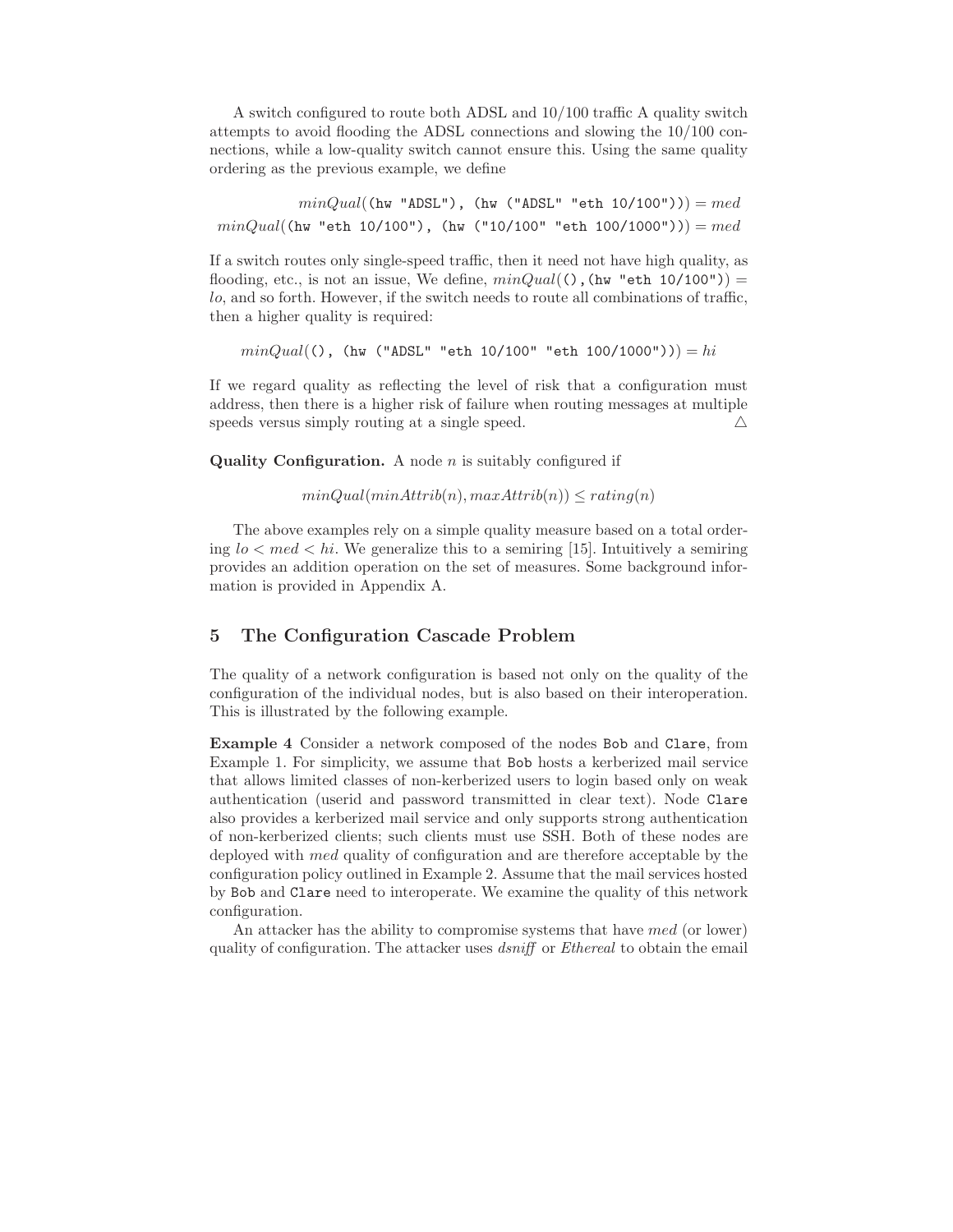userid and password of a user of the service on Bob. Using a stack-smashing attack on the email service the attacker obtains copies of fresh Kerberos session keys and tickets. These are used to forge an authentic connection to the kerberized service on Clare and, in turn, some further vulnerability is exploited on Clare, allowing the attacker to access the SSH service.

The med quality nodes Bob and Clare individually meet the quality of configuration policy. By managing to compromise only med quality configurations this attacker can masquerade as a user who should be strongly authenticated (via SSH). However, the quality of the configuration policy requires that an attacker must compromise at least a hi quality configuration in order to misuse the attributes offered by the system:

```
minQual(), app "pop" "kerb" "ssh") = hi
```
When kerberos services on Bob and Clare are configured to interoperate a cascading path results in a violation of the the quality of configuration policy.  $\Delta$ 

The traditional cascade vulnerability problem [17, 18] is concerned with secure interoperation of compositions of multilevel secure systems that are evaluated to different levels of assurance according to the criteria specified in [17]. The transitivity of the multilevel security policy upheld across all secure systems ensures that their multilevel composition is secure; however, interoperability and data sharing between systems may increase the risk of compromise beyond that accepted by the assurance level.

We argue that cascades occur not just in multilevel secure systems, but in any network in which configuration quality is based on the quality of the individual nodes. The previous example illustrated this for a (non multilevel) security scenario. The next example illustrates this for a quality of service scenario.

Example 5 Consider a network composed of the node/switches Eric and George, as discussed in Example 3. We have,

$$
rating(\texttt{Eric}) = med; \ rating(\texttt{George}) = med
$$

and the nodes individually meet the quality of configuration policy.

Suppose that Eric and George are connected via a 10/100 Ethernet link. The effect of this configuration is that we have a sub-net that routes ADSL, 10/100 and 100/1000 Ethernet traffic. However, a higher quality is required:

 $minQual()$ , (app ("ADSL" "eth 10/100" "eth 100/1000")) = hi

The failure of individual *med* quality configurations result in a risk that is supposed to be addressed by a hi quality configuration.  $\Delta$ 

These two examples demonstrate that configuration quality can cascade when linking nodes together in a network. In practice, there are two issues to be addressed. Firstly, detecting cascading quality within a network requires evaluating all possible network paths to ensure that the required minimum quality is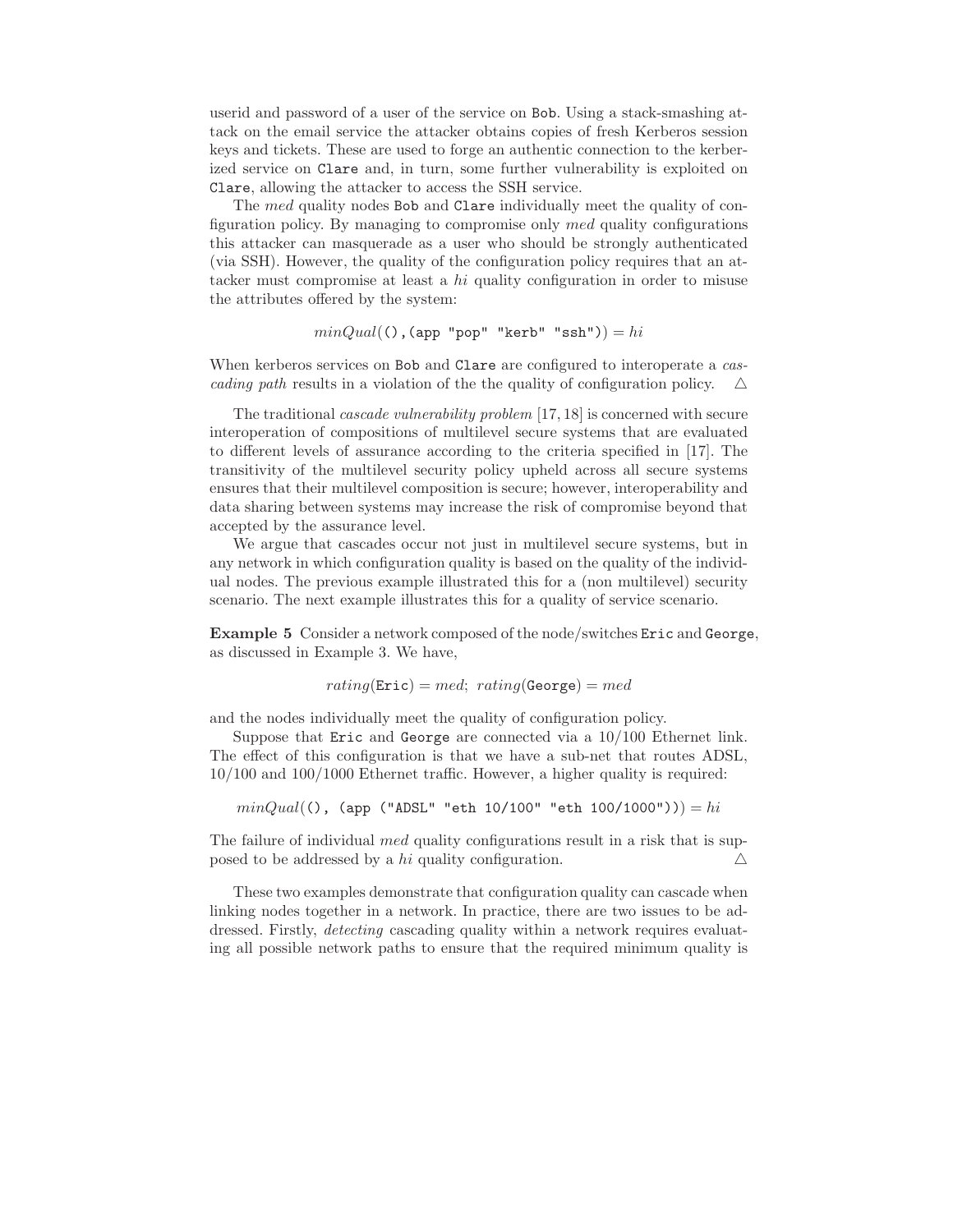achieved over the attributes that are provided by all the nodes along the route. Secondly, if a cascade is discovered, then it is eliminated by either breaking appropriate links between nodes or replacing nodes with higher quality configurations until the cascade is eliminated.

The cascade problem has been previously studied in the context of multilevel secure systems. The model presented in this paper has a close relationship with the multilevel security model described in [19], whereby the lattice of multilevel security levels correspond to the lattice of attributes, the assurance levels correspond to the Quality c-semiring. Therefore, results on the multilevel cascade problem can be applied to our model. Existing research has considered schemes for detecting cascading multilevel security vulnerabilities and for eliminating them by reconfiguring system interoperation. While the detection of cascade vulnerabilities can be easily achieved [17, 18] in polynomial time, their optimal elimination by breaking links is NP-complete [20].

The c-semiring representation also provides a convenient way to measure aggregate quality across collections of nodes that make up a network. The minimum quality of a series of nodes along a network path is given by the combination (under the c-semiring) of the quality ratings of the individual nodes. In this case, the weighted c-semiring  $\mathcal{S}_{weight} = \langle \mathcal{R}, min, +, +\infty, 0 \rangle$  provides the appropriate measure. Given a series of possible paths that facilitate the interaction of  $x$  and y attributes then the effective quality of the path is the shortest path from  $x$  to y. There is a cascade vulnerability if the value calculated for this shortest path is more than  $minQual(x, y)$ . Practical techniques for calculating shortest paths across weighted constraint networks are considered in [15].

In suggesting the use of the weighted c-semiring  $\mathcal{S}_{weight} = \langle \mathcal{R}, min, +, +\infty, 0 \rangle$ as one example of a quality measure, we are assuming that the risk of failure of one entity is independent of the risk of failure of any other entity. This is quite a restrictive assumption; however, there are examples where this kind of measure is useful. For example, in practice, the more firewalls/subnets that have to be traversed to directly access a node, then the more 'secure' the node is considered to be. The notion of security distance is defined in [21] as the minimum number of servers and/or firewalls that an attacker on the Internet must compromise to obtain direct access to some protected service. We argue that security distance in this case is equivalent to using a weighted c-semiring with each system having an equal rating of '1'. This can be generalized within our model to the weighted security distance, whereby, a weight is associated with each server and/or firewall to indicate the amount of effort that is required to compromise that component.

An alternative measure to using the weighted c-semiring is to interpret the probabilistic c-semiring  $\mathcal{S}_{prob} = \langle \{x | \in [0, 1]\}, max, \times, 0, 1\rangle$  [15] in terms of aggregation of risk along a path, which is calculated as combination (multiplication) of probabilities. As systems fail along a cascading path, then overall, there is increasing risk to subsequent systems failing.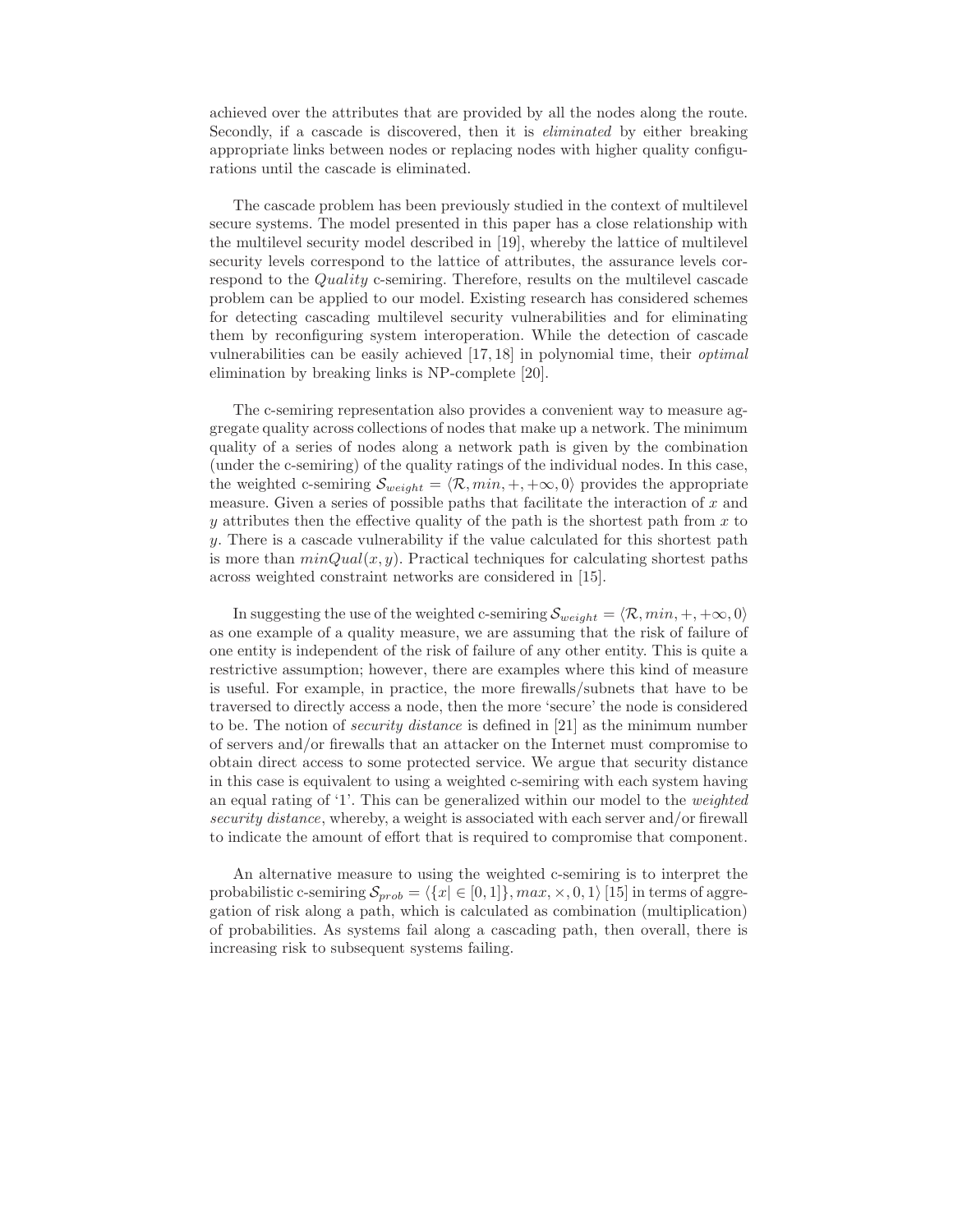# 6 Conclusion

In this paper we describe an abstract model of configuration that can be used to guide requirements for self-configuring nodes. The model takes a metric-based approach in that it allows networks to be built from nodes of varying quality.

A consequence of this model is that connecting correctly configured nodes together may result in a mis-configured system due to a cascading effect of their interoperation. These results have implications for the design of architectures that support self-configuring/autonomic nodes. When an autonomic node is introduced to a correctly configured network, it is not sufficient for the node to be just correctly configured; how the node interoperates with its neighbours can have a cascading impact on the overall quality of configuration. Therefore, each node must maintain and share sufficient information about the possible paths within the network configuration in order to able to determine whether it is safe to establish new connections. Doing this in an optimal way (for example, to maximise connectivity) may not be feasible since the cascade problem is, in general, hard.

#### Acknowledgements

We would like to thank the anonymous referees for their useful comments and feedback on the paper. This work has received partial support from the following: Enterprise Ireland (SC/2003/007); the MIUR Italian Project PRIN (n.2005- 015491); Science Foundation Ireland  $(04/IN3/1404C$  and  $00/PL1/C075)$ .

# References

- 1. Drogseth, D., Hultquist, S., Nudler, J.: Network Performance Management: Three key technology challenges. Special Report, www.statseeker.com (2004)
- 2. Magrath, S., Chiang, F., Markovits, S., Braun, R., Cuervo, F.: Autonomics in Telecommunications Service Activation. First International Workshop on Autonomic Communication for Evolvable Next Generation Networks (2005)
- 3. Konstantinou, A., Florissi, D., Yemini, Y.: Towards Self-Configuring Networks. DARPA Active Networks Conference and Exposition (DANCE'02) (2002)
- 4. Ganek, A.G., Corbi, T.A.: The dawning of the autonomic computing era. IBM SYSTEMS JOURNAL, VOL 42, NO 1 (2003)
- 5. Horn, P.: Autonomic Computing: IBM's Perspective on the State of Information Technology. www.research.ibm.com/autonomic/manifesto (2001)
- 6. Kephart, J.O., Chess, D.M.: The Vision of Autonomic Computing. IEEE Computer Society (2003)
- 7. Balasubramaniam S., Barrett K., Strassner J., Donnelly W., van der Meer S.: Bioinspired Policy Based Management (bioPBM) for Autonomic Communication Systems. 7th IEEE workshop on Policies for Distributed Systems and Networks, (2006)
- 8. TMF: TMF 053: The NGOSS Technology Neutral Architecture, (2005)
- 9. IBM: Policy Management for Autonomic Computing. IBM T.J. Watson Research Centre, (2005)